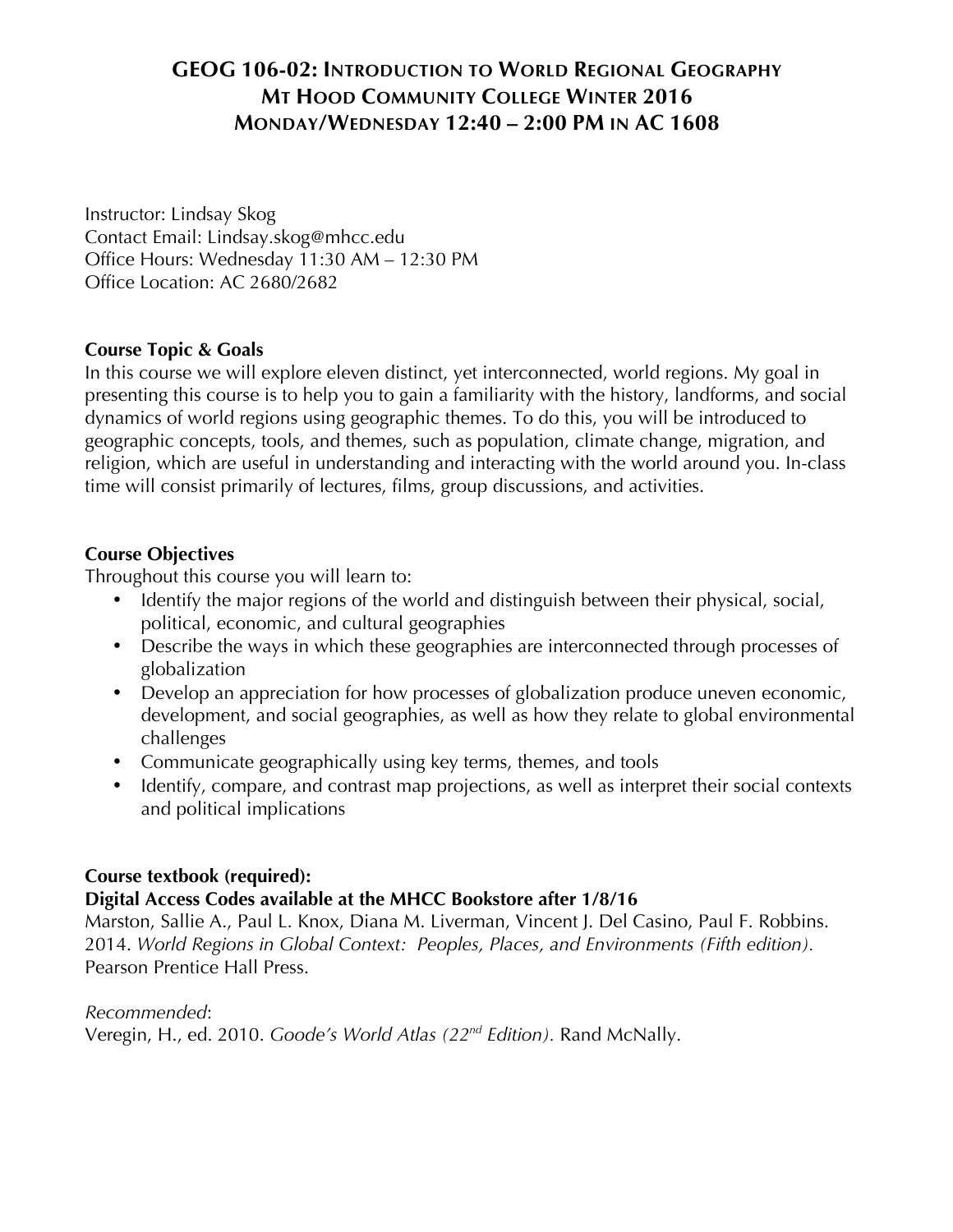### **GEOG 106-02: INTRODUCTION TO WORLD REGIONAL GEOGRAPHY WINTER 2016**

## **Grading**

| <b>Weekly Quizzes</b>  | 20% |
|------------------------|-----|
| Assignments (10% each) | 40% |
| Mid-term Exam          | 20% |
| Final Exam             | 20% |

Your final course grade will be determined based on the following rubric:

| Percentage grade | Course grade | Percentage grade | Course grade |
|------------------|--------------|------------------|--------------|
| 93-100           |              | 73-76            |              |
| 90-92            | A-           | 70-72            | $C-$         |
| 87-89            | B+           | 67-69            | D+           |
| 83-86            |              | 63-66            |              |
| 80-82            | B-           | 60-62            | l )-         |
| 77-79            |              | 59 >             |              |

## **Student Responsibilities**

You are responsible for your own learning; I am here to share my expertise and experience, guide you in your learning process, and cheer you on as you go! Ultimately, however, you will get out of this class what you put into it. In order to take advantage of all this course has to offer I expect you will:

- Attend all class meetings (NOTE: Attendance is required. I do take attendance. Two absences will result in a 10% reduction from your final course grade. Each subsequent absence will result in a 5% reduction. Chronic tardiness and/or early departures count as absences. Excused absences will be handled on a case-by-case basis and requests must be accompanied by documentation. Students are responsible for obtaining missed notes, announcements, and lecture material from other classmates.)
- Complete all readings
- Actively and thoughtfully participate. Invest time in this course
- Ask questions when you do not understand the material or assignment expectations
- Produce thoughtful and well-written assignments—this means paying attention to content, structure, and mechanics in all written assignments (do not just hit spell check and call it good!) NOTE: I do not accept late work

### **You can expect me to:**

- Treat you with respect
- Respond promptly to your queries (within 24 hours, except for weekends or over holidays)
- Be available to meet with you during office hours, or by appointment
- Return graded material within a reasonable time
- Post lecture slides on the Course Portal by 10 AM on the day of the lecture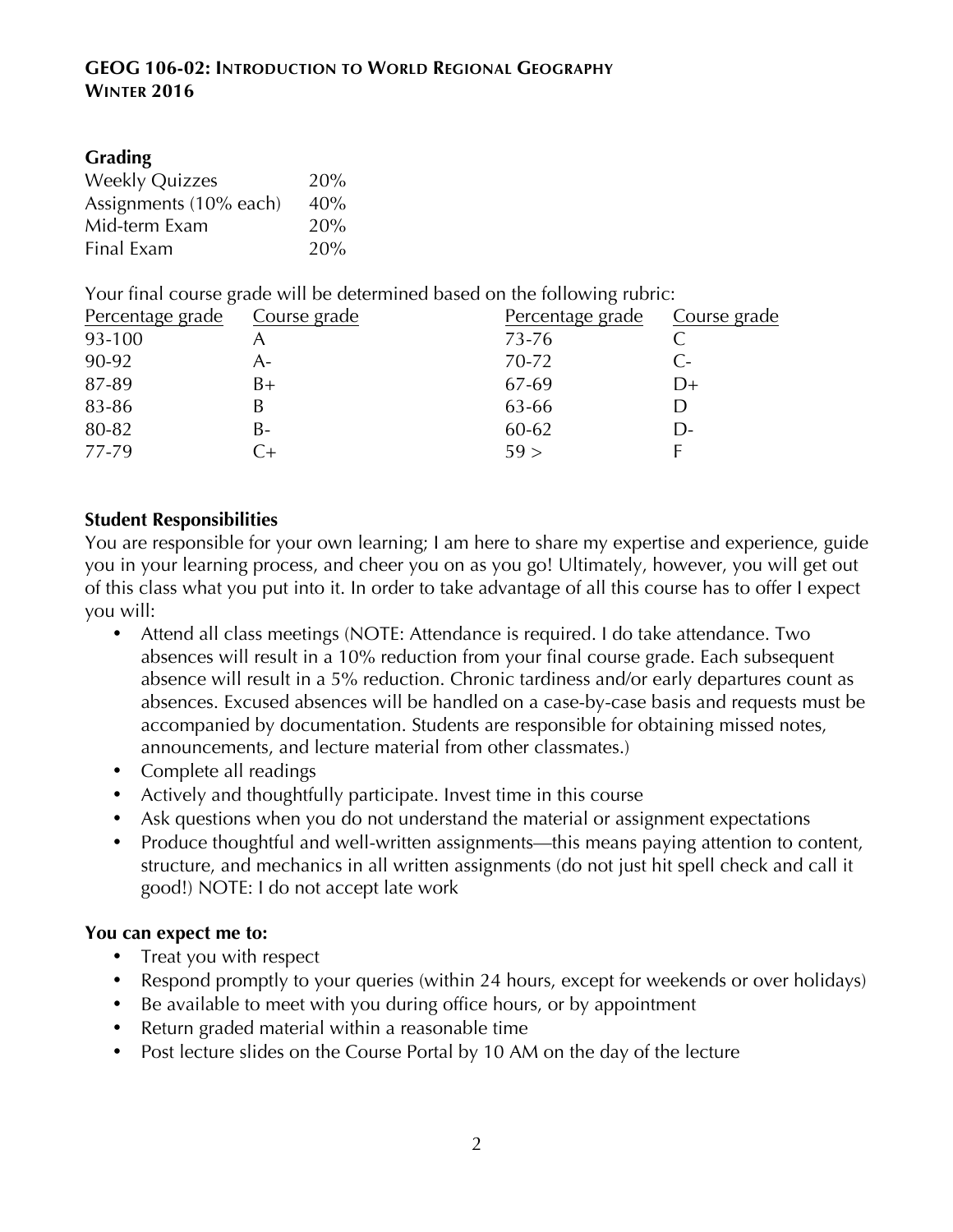### **GEOG 106-02: INTRODUCTION TO WORLD REGIONAL GEOGRAPHY WINTER 2016**

#### **Classroom environment**

Students and faculty each have responsibility for maintaining an appropriate learning environment. Faculty have the professional responsibility to treat students with understanding, dignity and respect, to guide classroom discussion and to set reasonable limits on the manner in which students express opinions. In short, treat your peers and me with respect at all times and under all circumstances. I encourage you to voice your opinions and perspectives in a constructive and respectful manner. Disrespectful or abusive language or behavior will not be tolerated. Further, students may not engage in any activity that the instructor deems disruptive or counterproductive to the goals of the class (See Computer and Cell Phone policy below). Instructors have the right to remove offending students from class. Repetition of the offense may result in expulsion from the course.

#### **Assignments (40%)**

All assignments are due in class, in person. Do not email me your assignments. Late work will not be accepted. All assignments should be typed in 12 point font, double spaced, and with 1 inch margins. Please print double-sided, when possible, to save paper. Details of assignments will be discussed in class.

**NewsCards (5; 2% each; 10% total)** Throughout the term, you will prepare 5 NewsCards (ideally 4x6 notecards, but a half sheet of paper will be fine too) with two paragraphs each. The first will summarize a current news article you've located about the region we are exploring on the day the NewsCard is due. The second paragraph will relate the article to our reading for that region. Be specific. Point to at least one way in which the article ties into a concept or theme from that day's reading. You may locate articles through the BBC, The Washington Post, the New York Times, or The Oregonian. These may be hand-written in your MOST LEGIBLE HANDWRITING. Be prepared to discuss your article in small groups.

**Assignment 1: Academic Journal Article Hunt** For this assignment, I will send you on a hunt for an article from an academic geography journal. Once you have located the article, you will read it and provide answers to a series of questions designed to help you tease out the ways in which the author(s) communicates her or his argument and evidence geographically.

**Assignment 2: Academic Journal Article Analysis** For assignment 2, you will use the skills you learned in Assignment 1 to locate an academic article focused on a topic of your choosing. You will send me three possible articles for approval. You will then complete a short write-up about the article in which you will summarize the key points, arguments, evidence, and conclusions.

**Assignment 3: Travel Log** For this assignment, you will create your own travel log. This may take the form of a journal entry, a small poster, a brochure, a letter, or any other form you can imagine (though please talk to me first if you would like to do something outside of the list included here). You are to pick a place you've traveled to (in other words, you can choose your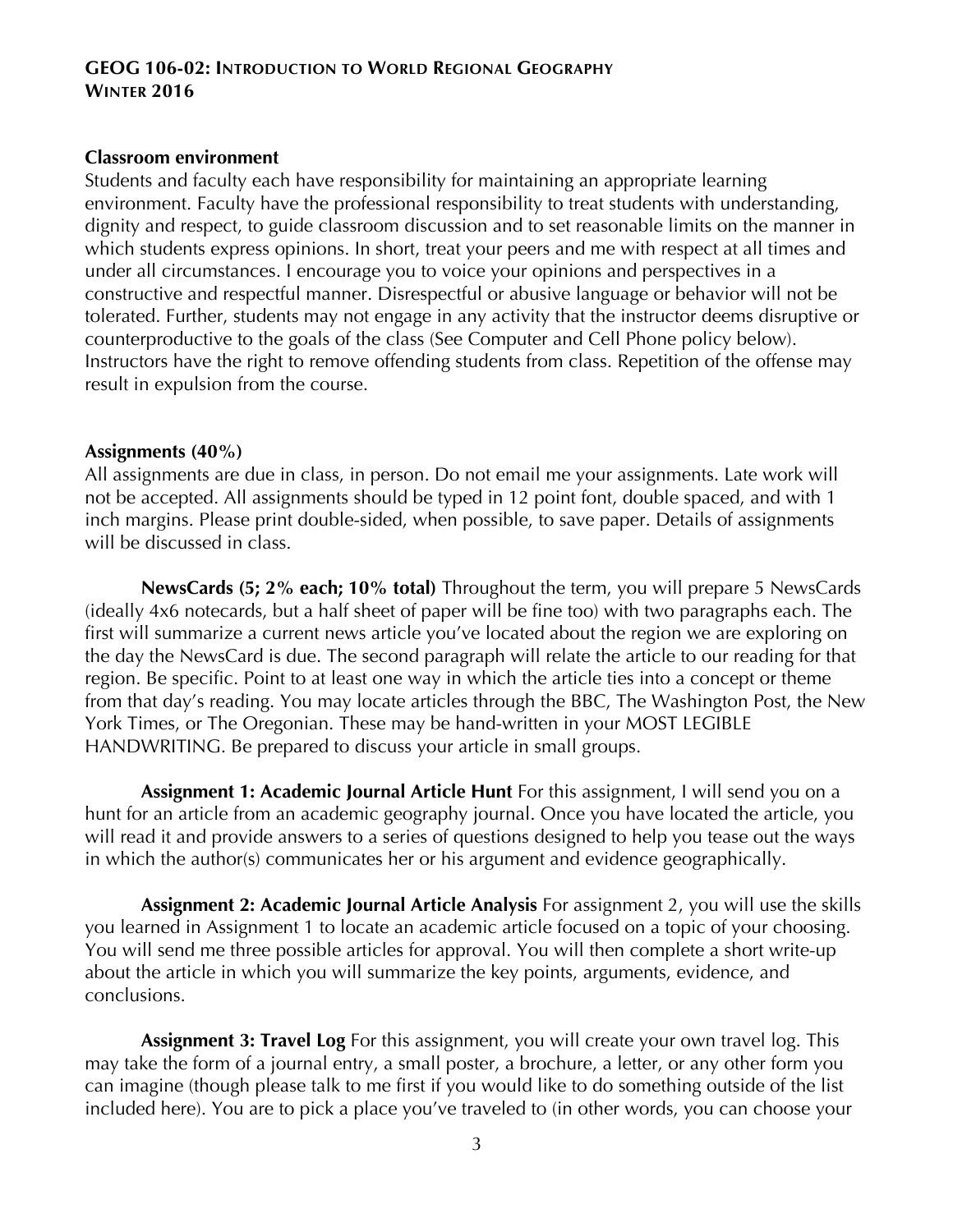### **GEOG 106-02: INTRODUCTION TO WORLD REGIONAL GEOGRAPHY WINTER 2016**

hometown, or a place within the US, or a place abroad), or somewhere you'd like to visit. You are to narrate that place to us through your travel log. Describe at least three of the following factors about the place you choose: environment, society, history, economy, demographics, culture, or politics, and the ways in which these are connected to larger regional and global dynamics. On the last day of class we will have a mini-conference in which you will take turns presenting your travel logs to your classmates.

### **Quizzes and Exams**

**Quizzes (20%)** At the end of each week you will take a quiz covering the readings, lectures, discussions, and films shown that week. The objective of the quizzes is to be sure you have a clear understanding of the main points we covered that week. Quizzes will average 5-10 questions and may be multiple choice, true/false, fill in the blank, or ask you to compose a short paragraph. Quizzes will draw from assigned readings, recent lectures, and films. Quizzes will be available on the course portal by 10 AM on Thursday each week and must be completed by Sunday at 11:59 PM each week.

**Midterm and Final Exam (40%, 20% each)** The mid-term and final exams will be a combination of multiple choice, true/false, and short answer. Exam questions will be taken from lectures, films, and the reading assignments. Details of the exams will be covered in class.

### **Course and College Policies**

**Computer and Cell Phone Policy** No screens. Computers, Ipads, etc will not be allowed in class, except during group discussions in order to review readings online. If you feel that you learn best by taking electronic notes on your computer, please see me following the first day of class for special arrangements. Please silence or turn off your cell phone during class. Texting and other forms of social media while in class will not be tolerated.

**Academic Honesty** Cheating, plagiarism, and other acts of academic dishonesty are regarded as serious offenses. Instructors have the responsibility to submit, in a written report to the Associate Vice President of Student Life, any such incident that cannot be resolved between the instructor and student. Depending on the nature of the offense, serious penalties may be imposed, ranging from loss of points to expulsion from the class of college. In this course, cheating or plagiarism—in any form—will result, at a minimum, in a zero grade for the assignment, quiz, or exam. Student rights and responsibilities can be located in the MHCC Student Handbook.

**Americans with Disability Act** If you have a documented disability that may require assistance, you will need to contact the Disability Services Office for coordination of your academic accommodations. The Disability Services Office is located on the Gresham campus in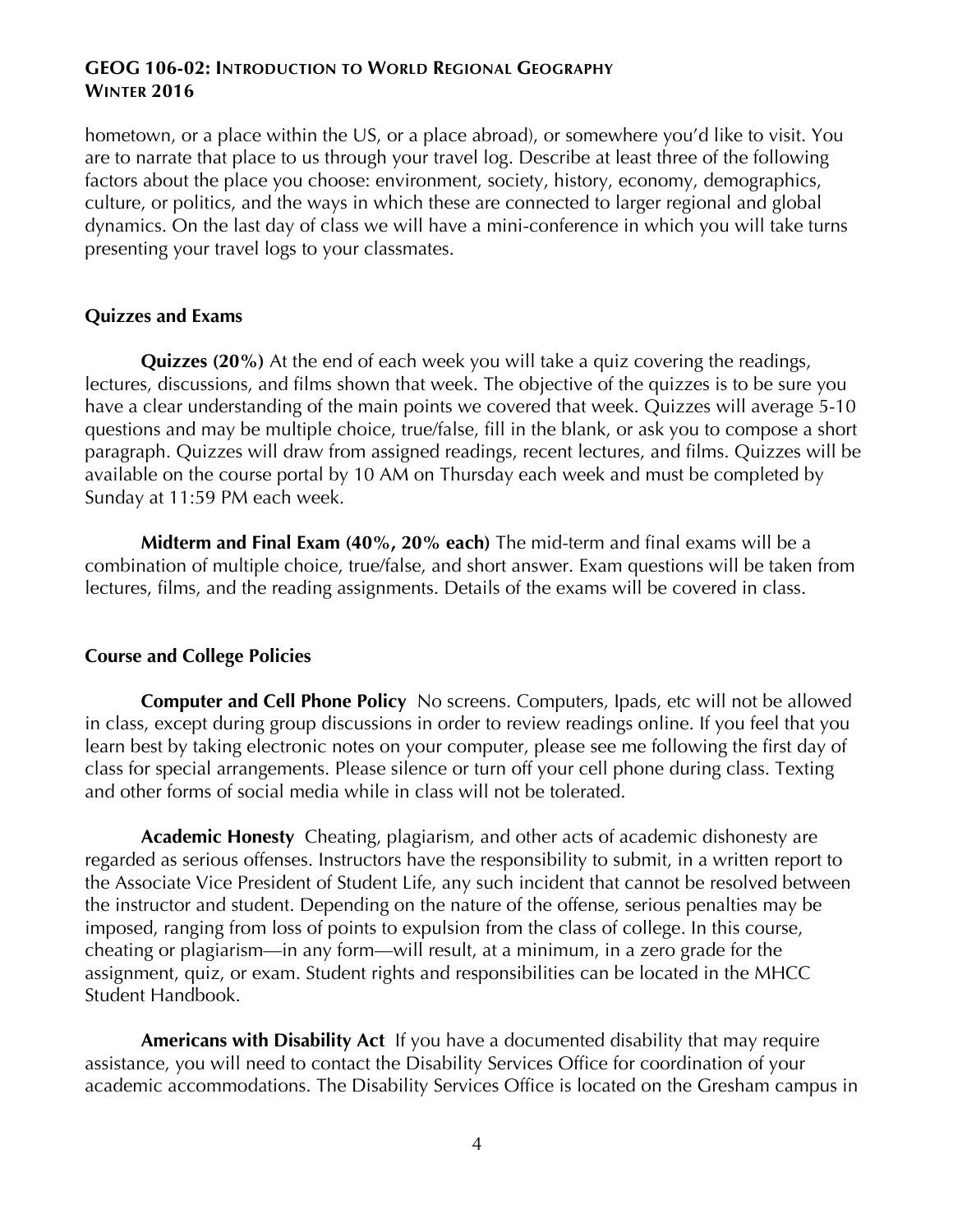#### **GEOG 106: INTRODUCTION TO WORLD REGIONAL GEOGRAPHY WINTER 2016**

AC 2182. Please call the following numbers for more information: 503-491-6923 or 503-491- 7670 TDD.

**Equal Opportunity** It is the policy of MHCC to provide equal educational opportunity and employment opportunities and to provide service benefits to all students and employees without regard to race, color, religion, national origin, sex, age, disability or any other status or characteristic protected by applicable state or federal law.

**Affirmative Action** Inquires regarding application of these and other regulations should be directed to either the College's Affirmative Action Office at 503-491-7200 or 503-491-7202 TDD; the Office of Civil Rights, Department of Education, Seattle, Washington; or to the office of Federal Contract Compliance Programs, Department of Labor, Seattle, Washington.

**Safety and Security Considerations** There are Public Safety officers on duty 24 hours every day. They patrol the entire campus in marked vehicles. In the event of an emergency dial "7911" from any campus phone. There are 20 emergency and information telephones places through the campus. They are located at the front flagpoles, at the main gym entrance, and at various points on both the upper and lower levels of the main academic center.

Public Safety officers are available to escort you through our "Safe Walk" program. Officers are available at any time through the campus switchboard. Dial "7310" from any campus phone to reach an officer.

Closed-circuit cameras monitor broad areas of the campus at all times.